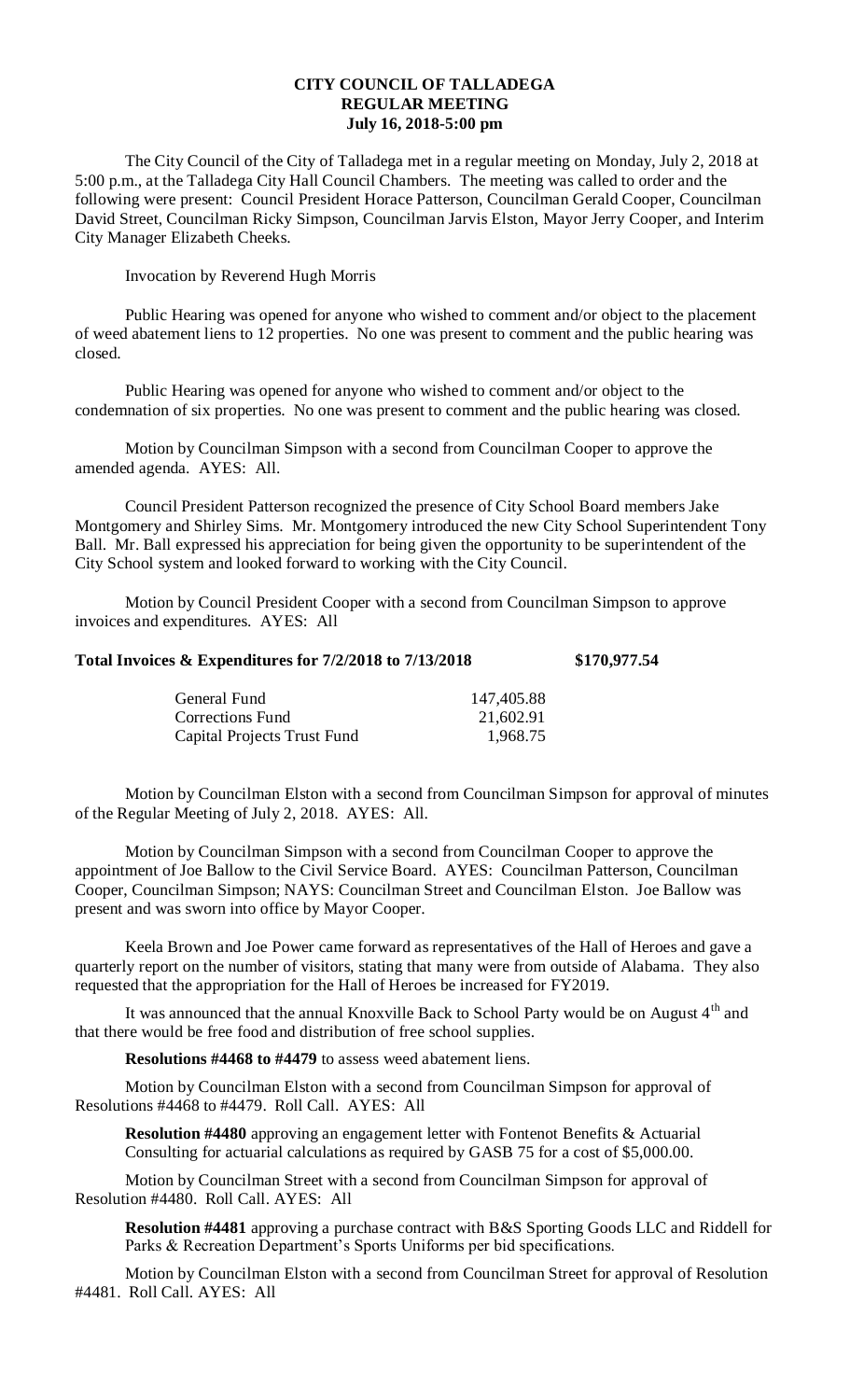**Resolution #4482** approving a contract with InSite Engineering for the design of Phase One of the Fire Department Training Center at a cost not to exceed \$23,300.00.

Motion by Councilman Elston with a second from Councilman Street for approval of Resolution #4482. Roll Call. AYES: All

**Resolution #4483** approving the surplusing of the theatre seating removed from service at the Ritz Theatre.

Motion by Councilman Street with a second from Councilman Simpson for approval of Resolution #4483. Roll Call. AYES: All

**Resolution #4484** approving a contract with InSite Engineering to provide application development services and all engineering design and inspection services required to implement all approved federal grant projects.

**Resolution #4485** approving a contract with Community Consultants, Incorporated to provide application preparation services and all grant administrative services for all approved federal grant projects.

**Resolution #4486** approving the execution of applications to CDBG for \$450,000.00 and Appalachian Regional Commission (ARC) Grant for \$200,000 with matching City funds of \$315,546.52.

Motion by Councilman Elston with a second from Councilman Simpson for approval of Resolutions #4484-4486. Roll Call. AYES: All

**Resolution #4487** approving condemnation and demolition of structure at 612 Leahy Circle. **Resolution #4488** approving condemnation and demolition of structure at Welch Ave. **Resolution #4489** approving condemnation and demolition of structure at 800 Stephen J. White. **Resolution #4490** approving condemnation and demolition of structure at 9 Sloan Avenue **Resolution #4491** approving condemnation and demolition of structure at 114 Court Street N. **Resolution #4492** approving condemnation and demolition of structure at 405 Sloan Avenue.

Motion by Councilman Elston with a second from Councilman Street for approval of Resolutions #4487-4492. Roll Call. AYES: All

**Resolution #4493** approving re-allocation of funds within the Capital Improvement Program to purchase a fire truck.

Motion by Councilman Elston with a second from Councilman Simpson for approval of Resolution #4493. Roll Call. AYES: Councilman Patterson, Councilman Simpson, Councilman Elston, Councilman Cooper; NAYS: Councilman Street.

Motion by Councilman Simpson with a second from Councilman Cooper to approve the invoices and expenditures for the Water Department. AYES: All.

| Water Department Expenditures for 6/29/18-7/13/18 |           | \$95,398.28 |
|---------------------------------------------------|-----------|-------------|
| Operations & Maintenance                          | 95,398.28 |             |

Rev. Hugh Morris, a representative of the Talladega County NAACP, informed the council that the NAACP membership had purchased four seats for the Historic Ritz Theatre and encourage those that could to also make such a contribution to the theatre.

Interim City Manager Cheeks informed the Council of the need to increase the Municipal Court budget in the coming year and asked for a consensus of the council on the continued commitment to operate and fund a Municipal Court. Council members asked for more information and research to be done on the benefits of having a Municipal Court to be presented at the next meeting.

City Attorney Mike O'Brien came before the Council to request an Executive Session concerning possible litigation. Motion was made by Councilman Street with a second from Councilman Cooper to go into Executive Session at 5:50 pm to return within approximately 15 minutes.

Council return to Chambers at 6:15 pm. Council President Patterson stated that the council instructed City Attorney Mike O'Brien to develop correspondence in response to the possible litigation.

Motion from Councilman Simpson to adjourn the meeting.